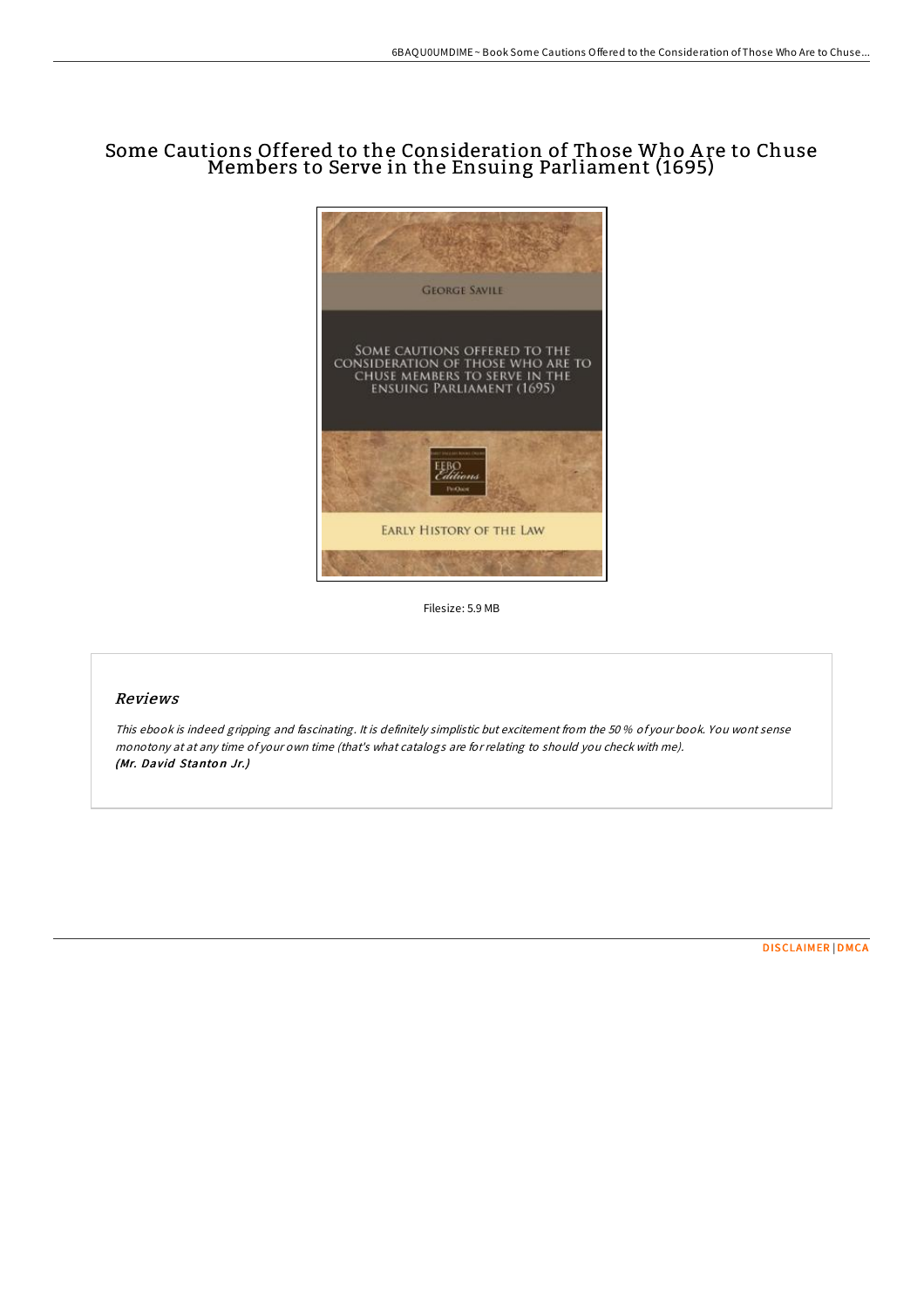## SOME CAUTIONS OFFERED TO THE CONSIDERATION OF THOSE WHO ARE TO CHUSE MEMBERS TO SERVE IN THE ENSUING PARLIAMENT (1695)



To get Some Cautions Offered to the Consideration of Those Who Are to Chuse Members to Serve in the Ensuing Parliament (1695) PDF, make sure you refer to the hyperlink beneath and download the file or have access to other information that are related to SOME CAUTIONS OFFERED TO THE CONSIDERATION OF THOSE WHO ARE TO CHUSE MEMBERS TO SERVE IN THE ENSUING PARLIAMENT (1695) book.

Proquest, Eebo Editions, United States, 2011. Paperback. Book Condition: New. 246 x 189 mm. Language: English . Brand New Book \*\*\*\*\* Print on Demand \*\*\*\*\*.EARLY HISTORY OF THE LAW. Imagine holding history in your hands. Now you can. Digitally preserved and previously accessible only through libraries as Early English Books Online, this rare material is now available in single print editions. Thousands of books written between 1475 and 1700 can be delivered to your doorstep in individual volumes of high quality historical reproductions. With extensive collections of land tenure and business law forms in Great Britain, this is a comprehensive resource for all kinds of early English legal precedents from feudal to constitutional law, Jewish and Jesuit law, laws about public finance to food supply and forestry, and even immoral conditions. An abundance of law dictionaries, philosophy and history and criticism completes this series. ++++The below data was compiled from various identification fields in the bibliographic record of this title. This data is provided as an additional tool in helping to insure edition identification: ++++ Some cautions offered to the consideration of those who are to chuse members to serve in the ensuing Parliament Cautions to those who are to chuse members to serve in ParliamentHalifax, George Savile, Marquis of, 1633-1695.Written by George Savile, Marquis of Halifax. Cf. BM.Published also as: Cautions to those who are to chuse members to serve in Parliament.First published in 1695. Cf. BM.32 p.London: [s.n.], 1695.Wing / H322EnglishReproduction of the original in the Union Theological Seminary (New York, N. Y.) Library++++This book represents an authentic reproduction of the text as printed by the original publisher. While we have attempted to accurately maintain the integrity of the original work, there are sometimes problems with the original work or the micro-film from which the books were digitized....

Read Some Cautions Offered to the Consideration of Those Who Are to Chuse Members to Serve in the Ensuing [Parliament](http://almighty24.tech/some-cautions-offered-to-the-consideration-of-th.html) (1695) Online

B Download PDF Some Cautions Offered to the Consideration of Those Who Are to Chuse Members to Serve in the Ensuing [Parliament](http://almighty24.tech/some-cautions-offered-to-the-consideration-of-th.html) (1695)